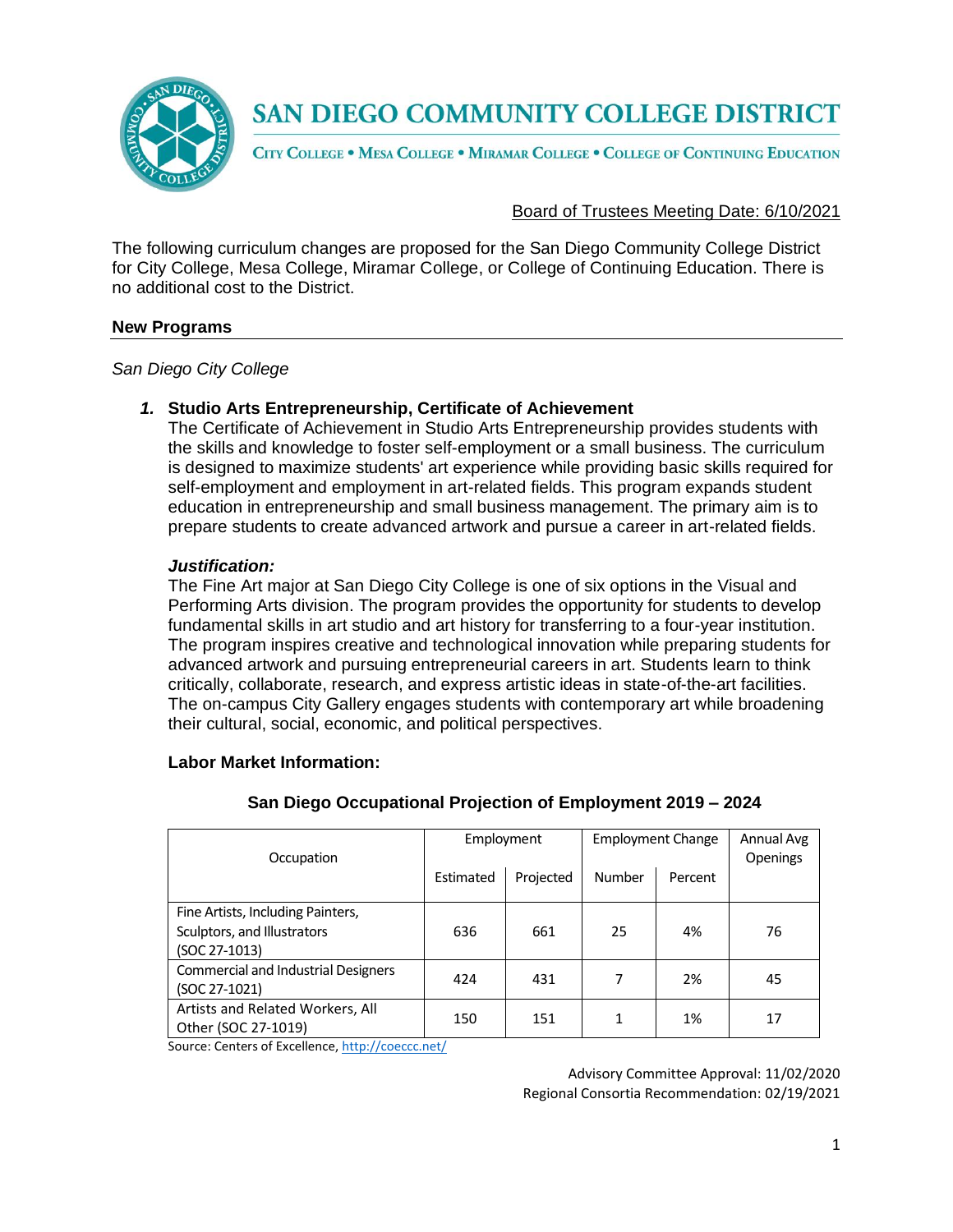

CITY COLLEGE . MESA COLLEGE . MIRAMAR COLLEGE . COLLEGE OF CONTINUING EDUCATION

*San Diego Mesa College*

## *1.* **Pathway to Law School, Certificate of Achievement**

The Pathway to Law School Certificate of Achievement recognizes students who have completed the coursework which is one of the requirements to be named a "Cal-LAW Scholar" by the statewide California Law Pathway Program. This program seeks to help students from diverse backgrounds acquire the skills and knowledge necessary for a career in the legal profession.

## *Justification:*

The Pathway to Law School Certificate of Achievement aims to support students who wish to begin their preparation for law school or other legal professions at Mesa College. The long term goal of the California Law Pathway Initiative is to ensure that the legal profession reflects the diverse population of the State of California. Legal Careers for those with a law degree include private practice, government, judicial clerkship, public interest, and in-house lawyers. Non-legal careers for those with a law degree include law firm administration, politics, legal publishing and journalism, higher education administration and academia, and careers such as financial planning, investment banking, and estate planning.

### *San Diego College of Continuing Education*

### **1. Intro to Digital Design Career, Certificate of Completion**

The Intro to Digital Design Careers program is designed to provide students with an overview of the graphic design industry and the qualifications necessary to match career opportunities. The program focuses on the knowledge and essential skills required to execute the basic design principles and best industry practices. The courses provide a hands-on approach to planning, designing, and creating raster and vector-based documents for the development of a portfolio. Students who successfully complete the program can use the skills acquired in a variety of introductory digital design positions. This program also serves as a foundation for further instruction in digital design.

### *Justification***:**

Students who successfully complete the program can use the skills acquired in a variety of introductory digital design positions. This program also serves as a foundation for further instruction in digital design.

| San Diego Occupational Projection of Employment 2018 – 2023 |            |           |                          |         |                               |  |
|-------------------------------------------------------------|------------|-----------|--------------------------|---------|-------------------------------|--|
| Occupation                                                  | Employment |           | <b>Employment Change</b> |         | Annual Avg<br><b>Openings</b> |  |
|                                                             | Estimated  | Projected | Number                   | Percent |                               |  |
| <b>Multimedia Artist and Animators</b><br>(SOC 27-1014)     | 1,356      | 1.446     | 90                       | 6.6%    | 128                           |  |

## **Labor Market Information:**

Source: Centers of Excellence Supply and Demand table, <http://coeccc.net/Supply-and-Demand.aspx>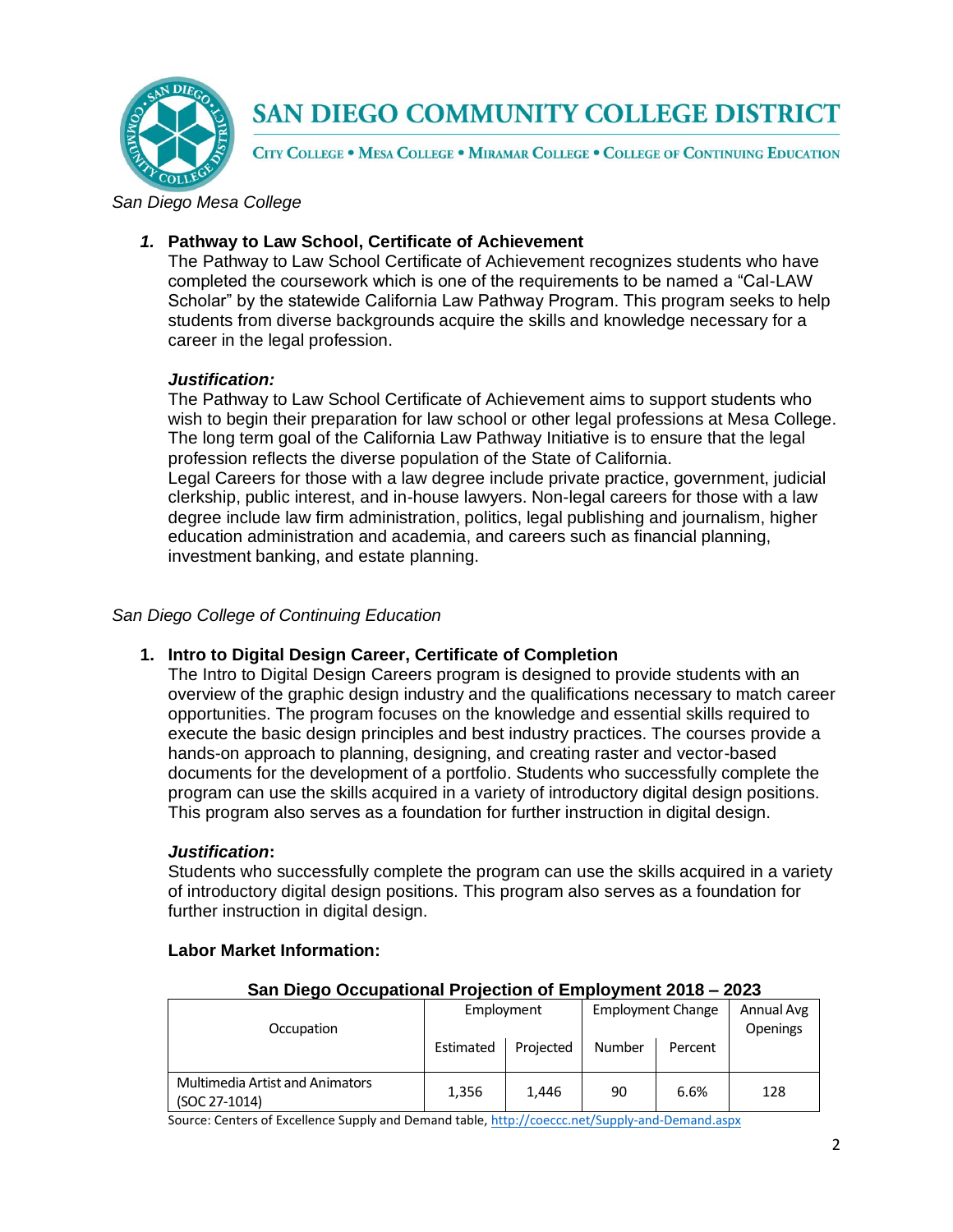

CITY COLLEGE . MESA COLLEGE . MIRAMAR COLLEGE . COLLEGE OF CONTINUING EDUCATION

## **Program Deactivations**

*San Diego City College*

**1. Audio Production, Certificate of Performance**  *Justification*: This degree is no longer offered.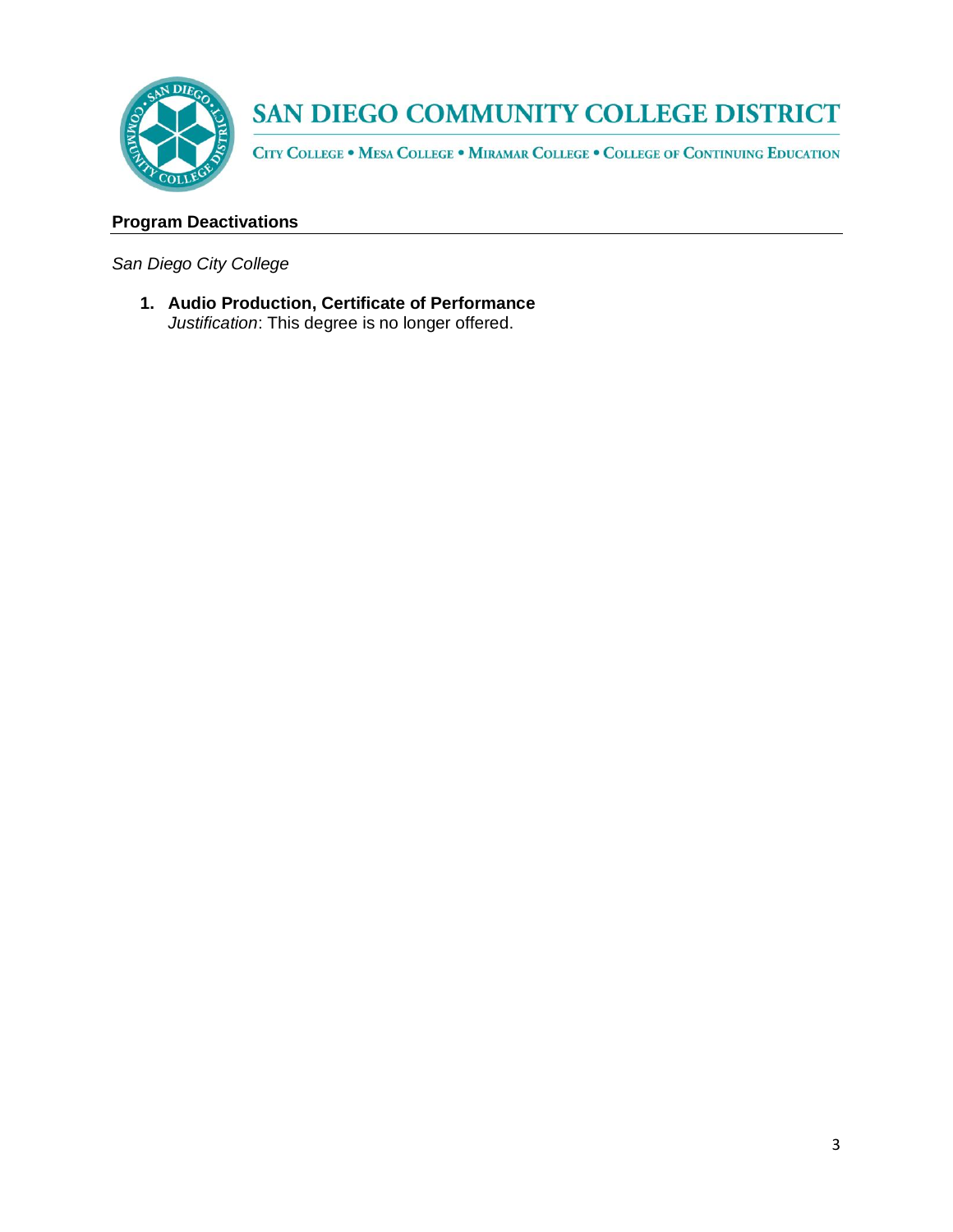

CITY COLLEGE . MESA COLLEGE . MIRAMAR COLLEGE . COLLEGE OF CONTINUING EDUCATION

## **Program Revisions**

#### *San Diego City College*

### **1. Audio Production Technology, Certificate of Achievement**

#### **Changes**

- i. Remove MUSC 050/070/080/082/084/095/152 and MUSI 204 from Courses Required for the Major
- ii. Add MUSC 104/160/162/252/260/262 to Courses Required for the Major
- iii. Decrease total units from 22 to 18 units

### **Labor Market Information:**

#### **San Diego Occupational Projection of Employment 2019 – 2024**

| Occupation                                             | Employment |           | <b>Employment Change</b> |         | Annual Avg<br><b>Openings</b> |
|--------------------------------------------------------|------------|-----------|--------------------------|---------|-------------------------------|
|                                                        | Estimated  | Projected | Number                   | Percent |                               |
| Audio and Video Equipment<br>Technicians (SOC 27-4011) | 1,200      | 1,229     | 29                       | 2%      | 136                           |
| Sound Engineering Technicians<br>(SOC 27-4014)         | 195        | 178       | (17)                     | (9%)    | 20                            |

Source: Centers of Excellence, <http://coeccc.net/>

Advisory Committee Approval: 9/30/2020 Regional Consortia Recommendation: 12/11/2020

### **2. Music Production Technology, Associate of Science**

### **Changes**

- i. Remove MUSC 050/070/080/082/084/095/152 and MUSI 204 from Courses Required for the Major
- ii. Add MUSC 104/118/160/162/170A/170B/170C/220A/220B/252/260/262 to Courses Required for the Major
- iii. Increase total units from 25 to 31 units

### **Labor Market Information:**

### **San Diego Occupational Projection of Employment 2019 – 2024**

| Occupation                                             | Employment |           | <b>Employment Change</b> |         | Annual Avg<br><b>Openings</b> |
|--------------------------------------------------------|------------|-----------|--------------------------|---------|-------------------------------|
|                                                        | Estimated  | Projected | Number                   | Percent |                               |
| Audio and Video Equipment<br>Technicians (SOC 27-4011) | 1,200      | 1,229     | 29                       | 2%      | 136                           |
| Sound Engineering Technicians<br>(SOC 27-4014)         | 195        | 178       | (17)                     | (9%)    | 20                            |

Source: Centers of Excellence, <http://coeccc.net/>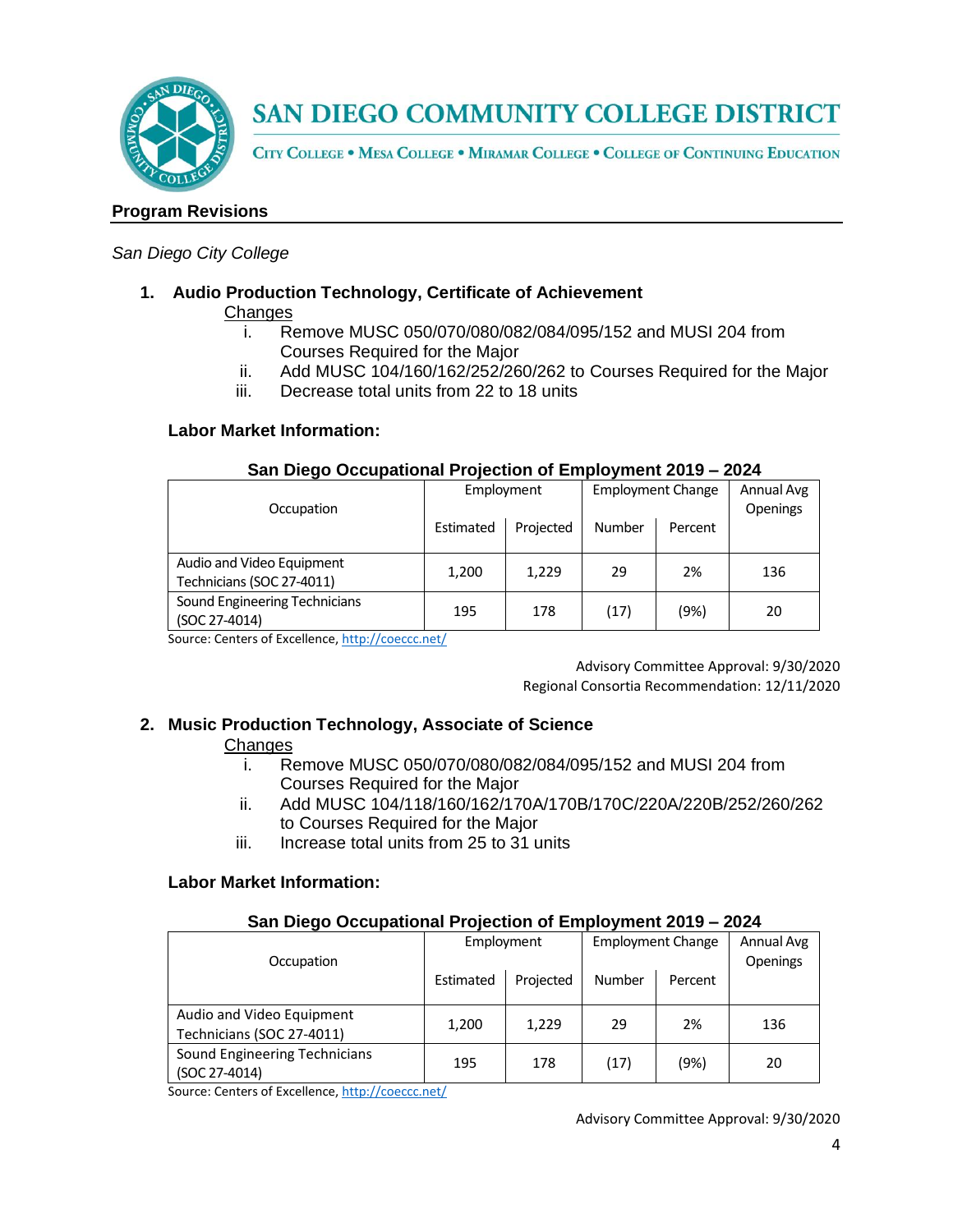

CITY COLLEGE . MESA COLLEGE . MIRAMAR COLLEGE . COLLEGE OF CONTINUING EDUCATION

### *San Diego Mesa College*

### **1. Radiologic Technology, Associate of Science**

**Changes** 

- i. Remove RADT 050 and RADT 275 from Courses Required for the Major
- ii. ADD RADT 070L to Courses Required for the Major
- iii. Decrease Total Units from 75 to 71.5

#### **Labor Market Information**

#### **San Diego Occupational Projection of Employment 2018 – 2023**

| Occupation                                | Employment |           | <b>Employment Change</b> |         | Annual Avg<br><b>Openings</b> |
|-------------------------------------------|------------|-----------|--------------------------|---------|-------------------------------|
|                                           | Estimated  | Projected | Number                   | Percent |                               |
| Radiologic Technologists<br>(SOC 29-2034) | 1,466      | 1,650     | 184                      | 13%     | 116                           |

Source: Centers of Excellence, <http://coeccc.net/>

Advisory Committee Approval: 3/18/2021

### **2. Radiologic Technology, Certificate of Achievement**

#### **Changes**

- i. Remove RADT 050 and RADT 275 from Courses Required for the Major
- ii. ADD RADT 070L to Courses Required for the Major
- iii. Decrease Total Units from 75 to 71.5

## **Labor Market Information**

#### **San Diego Occupational Projection of Employment 2018 – 2023**

| Occupation                                | Employment |           | <b>Employment Change</b> |         | Annual Avg<br><b>Openings</b> |
|-------------------------------------------|------------|-----------|--------------------------|---------|-------------------------------|
|                                           | Estimated  | Projected | <b>Number</b>            | Percent |                               |
| Radiologic Technologists<br>(SOC 29-2034) | 1.466      | 1,650     | 184                      | 13%     | 116                           |

Source: Centers of Excellence, <http://coeccc.net/>

Advisory Committee Approval: 3/18/2021 Regional Consortia Recommendation: 5/14/2021

### *San Diego Miramar College*

## **1. Aviation Business Administration, Associate of Science**

#### **Changes**

i. Remove AVIA 277D from Restricted Electives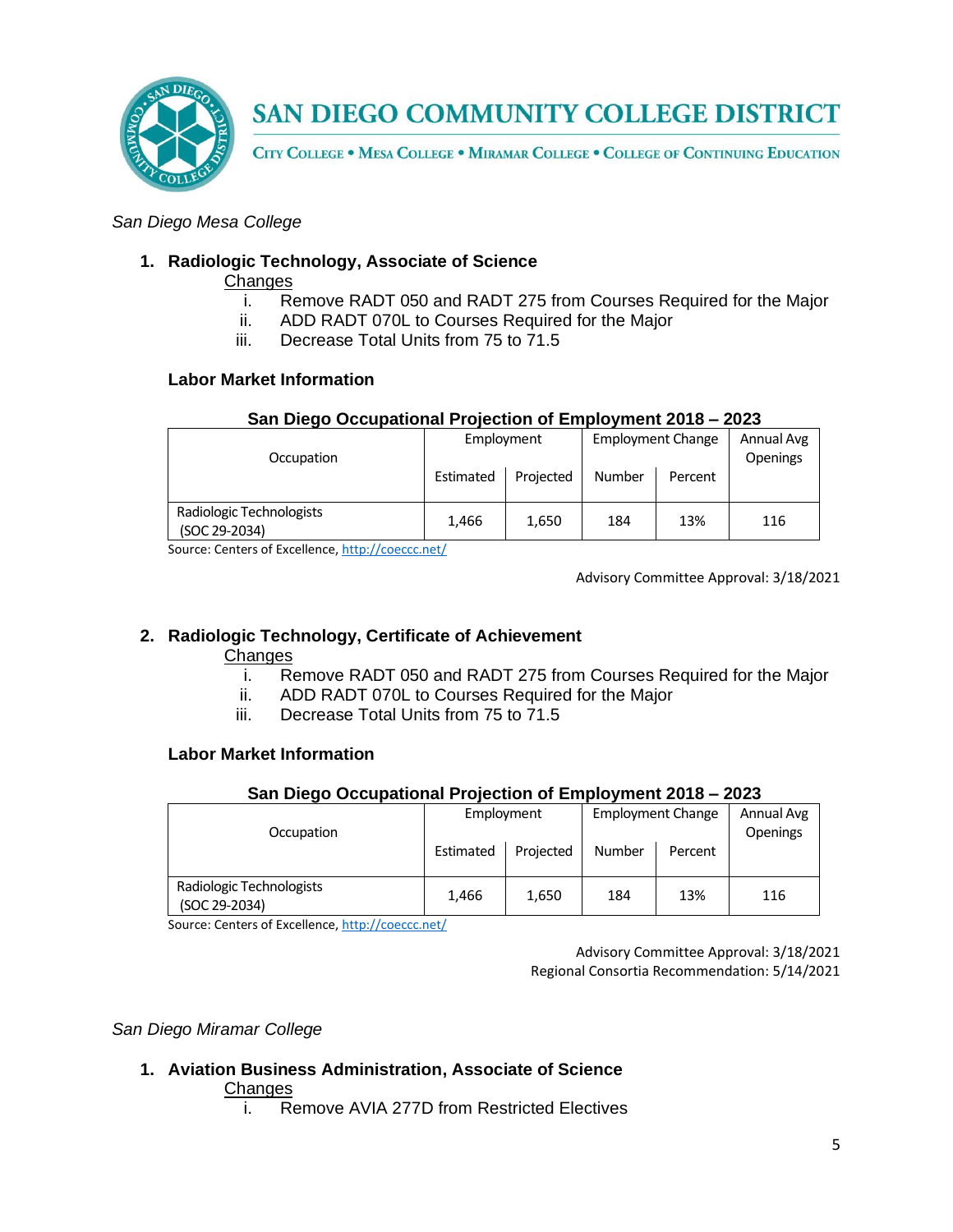

CITY COLLEGE . MESA COLLEGE . MIRAMAR COLLEGE . COLLEGE OF CONTINUING EDUCATION

## **Labor Market Information:**

### **San Diego Occupational Projection of Employment 2019 – 2024**

| Occupation                                |           | Employment |        | <b>Employment Change</b> |     |
|-------------------------------------------|-----------|------------|--------|--------------------------|-----|
|                                           | Estimated | Projected  | Number | Percent                  |     |
| <b>Commercial Pilots</b><br>(SOC 53-2012) | 1.049     | 1,058      | 9      | 1%                       | 110 |

Source: Centers of Excellence, <http://coeccc.net/>

Advisory Committee Approval: 5/10/2021

## **2. Professional Aeronautics, Associate of Science**

#### **Changes**

i. Remove AVIA 277D from Restricted Electives

#### **Labor Market Information:**

#### **San Diego Occupational Projection of Employment 2019 – 2024**

| Occupation                                |           | Employment |        | <b>Employment Change</b> |     |
|-------------------------------------------|-----------|------------|--------|--------------------------|-----|
|                                           | Estimated | Projected  | Number | Percent                  |     |
| <b>Commercial Pilots</b><br>(SOC 53-2012) | 1,049     | 1,058      | 9      | 1%                       | 110 |

Source: Centers of Excellence, <http://coeccc.net/>

Advisory Committee Approval: 5/10/2021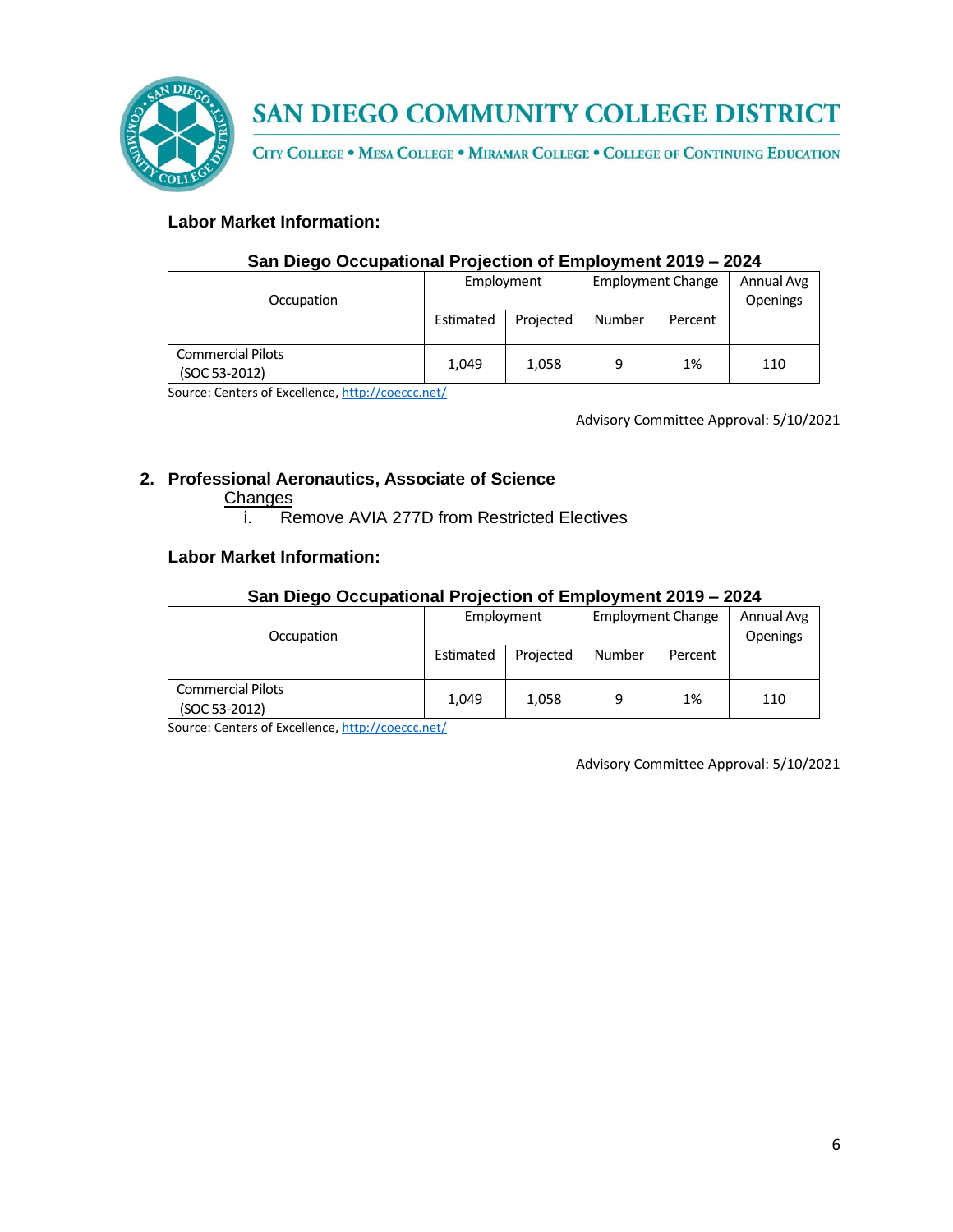

CITY COLLEGE . MESA COLLEGE . MIRAMAR COLLEGE . COLLEGE OF CONTINUING EDUCATION

| <b>New Courses</b>                              | <b>Units</b> |
|-------------------------------------------------|--------------|
| San Diego City College                          |              |
| MUSC 104-Composition Technology                 | 3 Units      |
| MUSC 118-Music Entrepreneurship                 | 3 Units      |
| MUSC 160-Introduction to Electro-Acoustic Music | 3 Units      |
| MUSC 170A—Electro-Acoustic Ensemble I           | 1 Units      |
| MUSC 170B-Electro-Acoustic Ensemble II          | 1 Units      |

| MUSC 170C-Electro-Acoustic Ensemble III                 | 1 Units  |
|---------------------------------------------------------|----------|
| MUSC 170D—Electro-Acoustic Ensemble IV                  | 1 Units  |
| <b>MUSC 260-Electro-Acoustic Music Composition</b>      | -3 Units |
| MUSC 262—Intermediate Recording and Sound Reinforcement | -3 Units |

## *San Diego Mesa College*

RADT 70L-Orientation to X-Ray Equipment 0.5 Units

*San Diego College of Continuing Education*

COMM 550— Intro to Digital Design